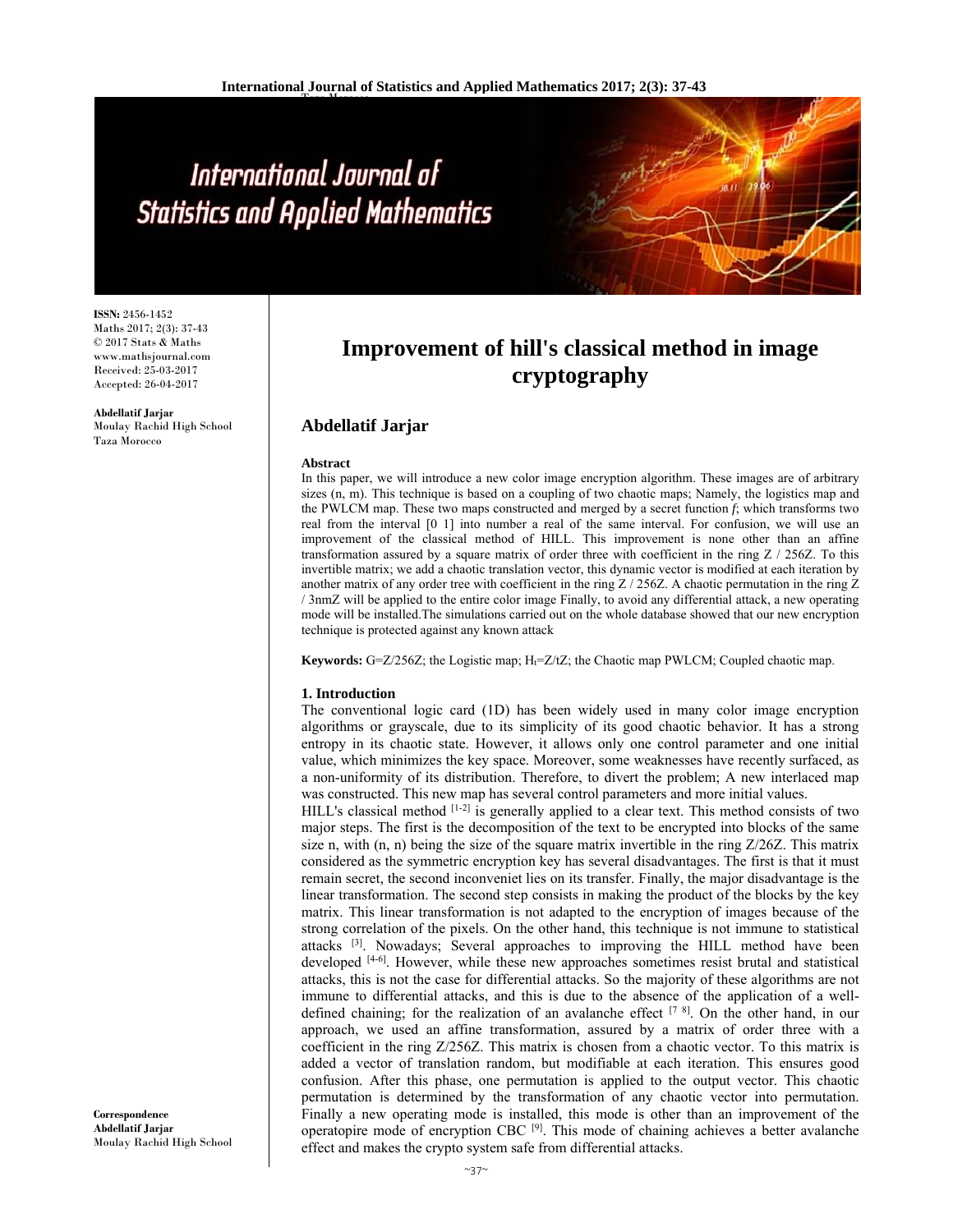International Journal of Statistics and Applied Mathematics

#### **2. The Proposed Encryption Method**

This algorithm implements a new color image encryption technique. This model is based essentially on an improvement of the classical HILL method. Moreover, the new crypto system is articulated on three main axes:

- Creating the necessary parameters to encrypt and decrypt the original image.
- Encryption of the clear image
- Decryption of the encrypted image

#### *a.* **Creating Encryption and Decryption Settings**

All parameters necessary for the proper functioning of the new algorithm are chosen from a new chaotic map. These three vectors named are RL, GL, BL. The new chaotic map is given by equation (1)

$$
x(1), y(1), z(1) \text{ initial conditions}
$$
\n
$$
k_1, k_2, k_3 \text{ are the control parameter}
$$
\n
$$
for \quad i = 1 : N - 1
$$
\n
$$
x(i + 1) = mod(u * k1 * y(i) * (1 - x(i)) + z(i), 1)
$$
\n
$$
y(i + 1) = mod(u * k2 * y(i) + z(i) * x(i)/(1 + x(i)), 1)
$$
\n
$$
z(i + 1) = mod(u * (x(i) + y(i) + k3) * sin(z(i)), 1)
$$
\n
$$
Next \quad i
$$
\n
$$
(1)
$$

After exiberating all parameters of the vector CL; this last is converted into permutation in the ring Z/3nmZ. This transformation of a chaotic vector in a permutation is ensured by a sorting within the vector in ascending order in the broad sense. This method is described by the algorithm2.

# Algorithm2: **Conversion of vector CL in permutation vector CLP in** *H*3*nm*

For 
$$
i = 0
$$
 to  $3 \text{ nm } -1$   
\nmax = CL (i)  
\nFor  $j = 0$  to  $3 \text{ nm } -1$   
\nif CL (j)  $\geq \text{ max }$  Then  
\nmax = CL (j)  
\n $h = j$   
\nEnd if  
\nNext  $j$   
\nCL(P(h) = -CL(h)  
\nNext  $i$ 

#### *I. Calculates the multiplicative inverse of in the ring Hn*

An element  $\lambda$  is said to be invertible in a unitary commutative ring if there exists  $\lambda$ <sup>-1</sup> an element of the same ring such that their product is equal to 1 that is to say  $\lambda \lambda^{-1} = 1 [n]$ . The computation of the multiplicative inverse in the ring H<sub>n</sub> is described by the algorithm2.

Algorithm2: *Calculates the multiplicative inverse of*  $\lambda$ 

For 
$$
i = 1
$$
 to *n*  
\n $S = (\lambda * i) \mod n$   
\nIf  $s = 1$  then  $\lambda^{-1} = i$ 

*Next i*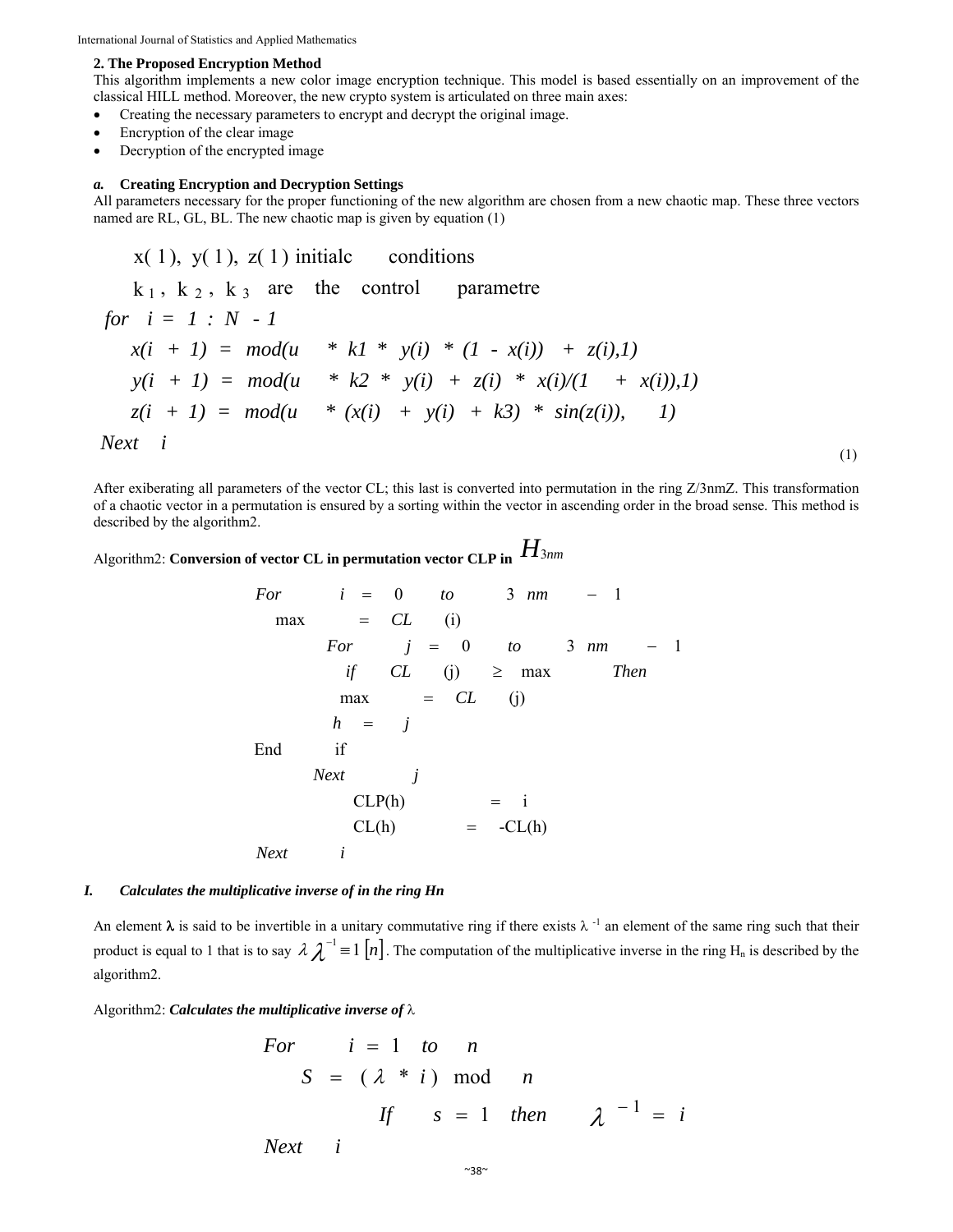#### *b. Encryption Of The Original Image*

The encryption phase is based largely on confusion. This part is an improvement of HILL's classical method. It is an affine transformation provided by a matrix of order three invertible in the ring G. the improvement consists in the addition of a chaotic translation vector, this dynamic vector is transformed at each iteration by another affine mapping, This application is assured by any matrix of order three in G and another translation vector chosen from the CLP map. This operation is illustrated by figure1.



The diagram of figure1 is translated by the algorithm3

#### Algorithm3: *First Improvement of Hill's Method*

For 
$$
i = 0
$$
 to  $n - 1$   
\nFor  $j = 0$  to  $m - 1$   
\n
$$
\frac{\text{Pixel of the\n $\text{clear\_image}}{\text{image}}$ \n
$$
\overbrace{\begin{pmatrix} R'(i,j) \\ G'(i;j) \\ B'(i;j) \end{pmatrix}}^{Pixel of the\n $\text{charge}} = \begin{pmatrix} 1 & 0 & 0 \\ 0 & 1 + pq & 0 \\ 0 & \beta & \lambda \end{pmatrix} \begin{pmatrix} R(i,j) \\ G(i;j) \\ B(i;j) \end{pmatrix}$ \nmod 256  $\oplus \begin{pmatrix} X_0 \\ X_1 \\ X_2 \end{pmatrix}$   
\n
$$
\overbrace{\begin{pmatrix} X_0 \\ X_1 \\ X_2 \end{pmatrix}}^{X} = \begin{pmatrix} \overbrace{\begin{pmatrix} 1 & 0 \\ 0 & 0 \\ 0 & 0 \\ 0 & 0 \end{pmatrix}}^{X} \begin{pmatrix} \overbrace{\begin{pmatrix} X_0 \\ X_1 \\ X_2 \end{pmatrix}}^{X} \end{pmatrix}
$$
\nmod 256  $\oplus \begin{pmatrix} Y_0 \\ Y_1 \\ Y_2 \end{pmatrix}$   
\nNext  $j, i$
$$
$$

For a sudden recurrence of the parameters of the first phase of confusion, it is necessary at least  $2^{120}$  operations.

All parameters are in the ring G. But only  $\lambda$  is an invertible element in the ring G. While, all the other elements are randomly chosen from the coupled map CLP. At the end of this first step, each color matrix is converted into a vector. These three vectors are concatenated to form a single Noisy vector CV of size (1,3 nm). This constructed vector will be permuted by the chaotic permutation to give the vector CVP. The new vector is determined by the algorithm4.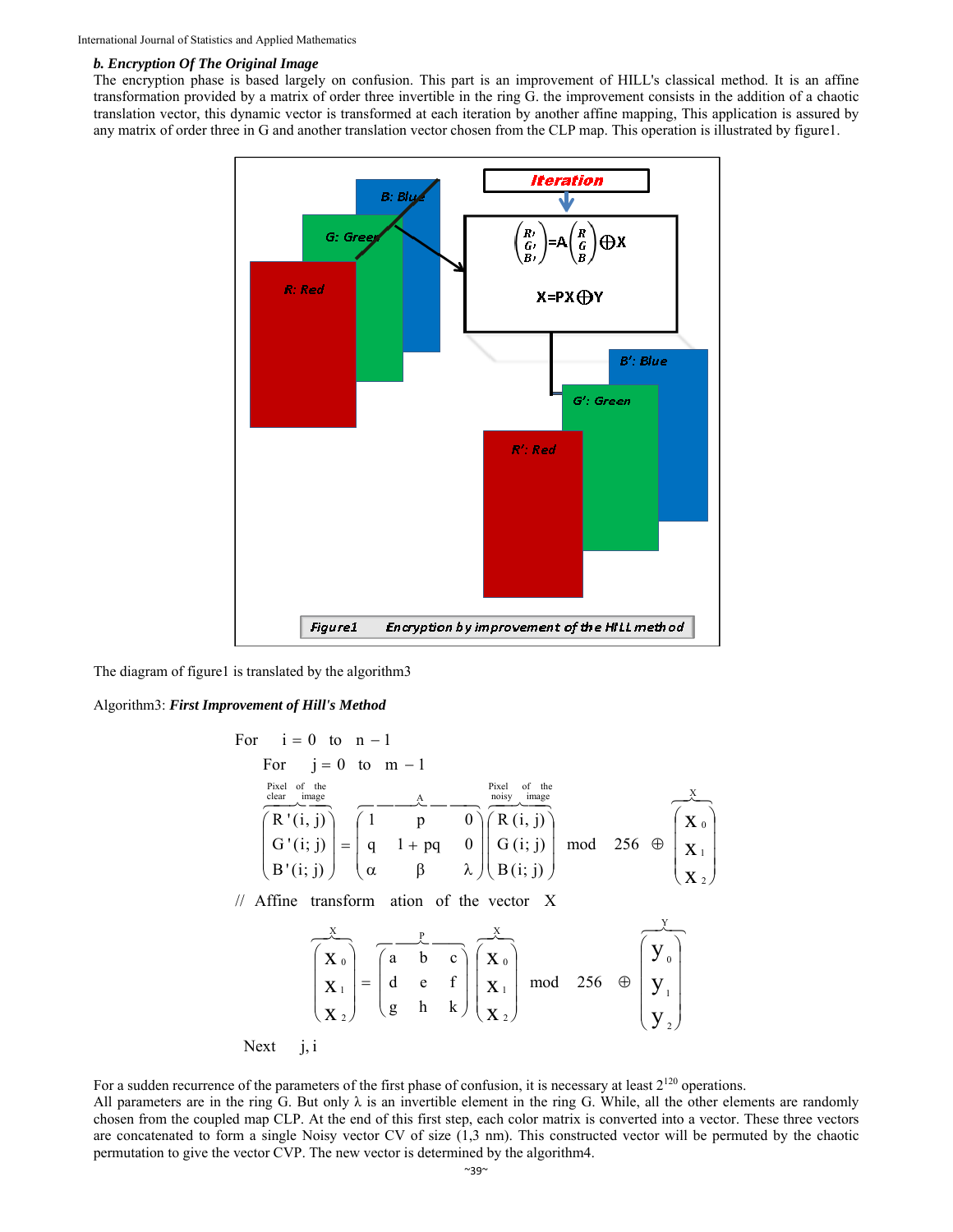Algorithm4: *Calculates the vector CVP* 

For 
$$
i = 0
$$
 to  $3nm - 1$   
\n*CVP*  $(i) = CV$  *(CLP*  $(i)$ )  
\n*Next*  $i$ 

#### **c. The Diffusion**

To obtain a better avalanche effect, and thus avoid any differential attack, we will install a new mode of image encryption which is an improvement of the CBC mode. The latter uses an initial value IV determined by the algorithm 6, this value belongs to the ring the ring G will be converted to binary and then permuted by a chaotic permutation *h* in the ring Z / 8Z; This permutation is chosen randomly from the coupled card and then transformed into permutation by the algorithm1.This initialization value is replaced by the value of its position in the chaotic permutation vector PL. The vector PL is determined by the first 256 value of the chaotic CLP

Algorithm6: *Calculate the initialization vector IV* 

$$
IV = 0
$$
  
For  $i = 0$  to  $3 \text{ nm } -1$   

$$
IV = IV \oplus CVP \qquad (i)
$$
  
Next  $i$ 

The transformation of the initial value calculated by the chaotic permutation *h* in the ring **H8** is done according to the diagram of the figure 2.



**Fig 2:** *Transformation of the initial value by the chaotic permutation h*

The new operating mode installed is illustrated in the figure 3. With h is a chaotic permutation in the ring  $H_8$ 

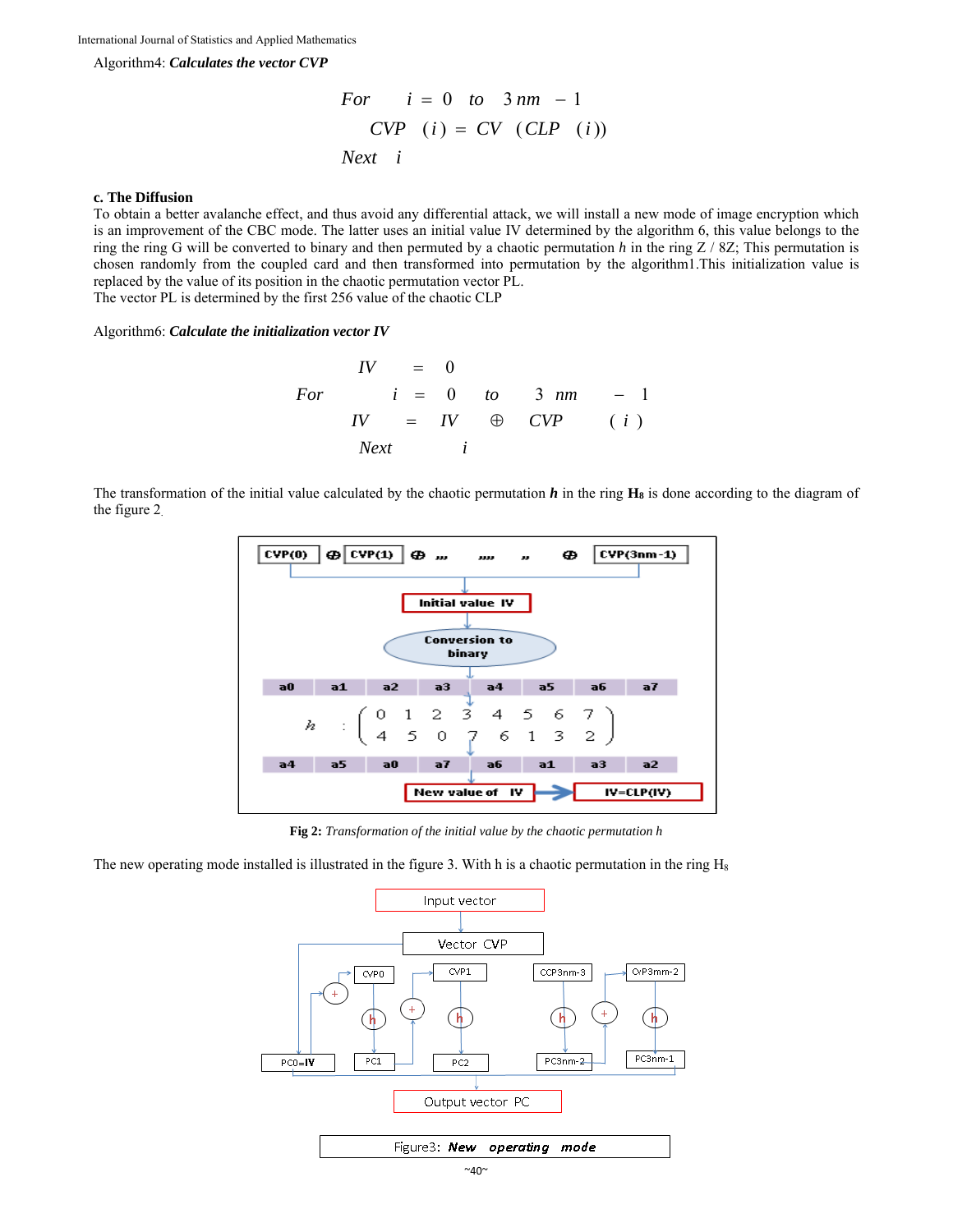## **3. Comparison With Hill's Classical Method**

An effective encryption system must guarantee high security against any type of attack. After simulations made on a database of different sized images, we notice that Hill's classic figure is incapable of correctly encrypting high-resolution images. Figure4 below shows the results of some simulations



**Fig 4:** Original images (a,c), corresponding encrypted images by original Hill Cipher Algorithm (b,e), corresponding encrypted images by our proposed Advanced Hill algorithm (c,f)

Therefore the classical method of HILL is not recommended for the encryption of images, and especially those with strong correlation

### **4. Weakness Of Hill's Classical Method**

For color images with strong correlation between adjacent pixels and diagonal pixels, we notice that Hill's classical method is incapable of encrypting this type of image. Figure 5 confirms these statements.



**Fig 5:** Weakness of the HILL's classical method for high-resolution image encryption

We clearly see the ineffectiveness of the classical method of HILL for the encryption of images with strong correlation. Figure 6; Shows the efficiency of our method in the encryption of high correlation images



**Fig 6:** Encryption of high-correlation images by our method

We see clearly that our system is capable of encrypting all kinds of images, even those that have a strong correllation.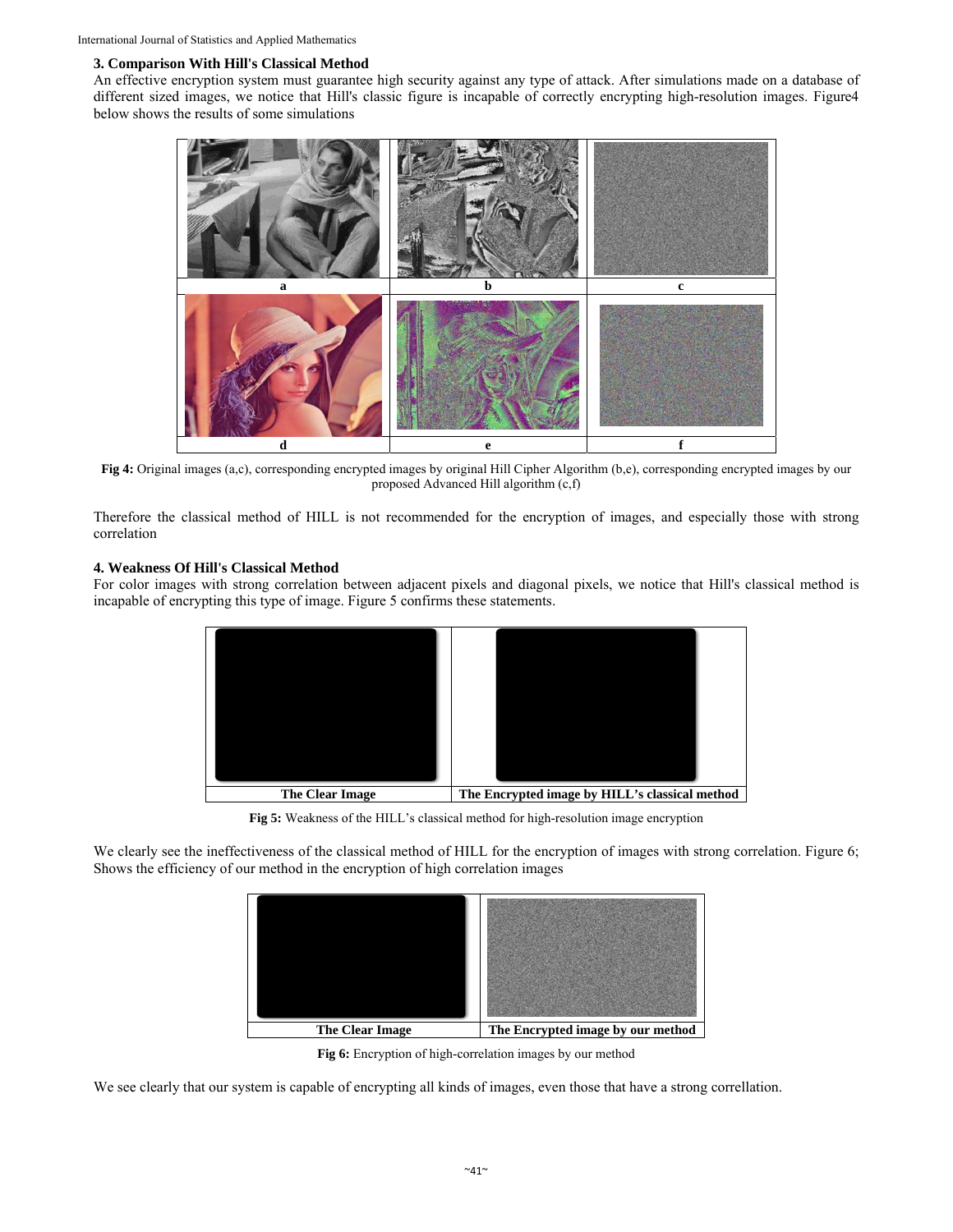#### **5. Security Analysis Of The Crypto System**

#### **a. Key space analysis**

Our algorithm is based on the construction of the two chaotic maps, starting from four real numbers. This generates key space of the order of 2256 bits. So any brutal attack requires at least 2256 operations. This means that our new algorithm is immune to a brutal attack.

Any attack by reconstruction of the parameters necessary for the image encryption used by the system crypto requires at least  $2^{192}$ operations. This size saves the algorithm from any brutal attack

#### **b. Statistical analysis**

An image can first be seen as a statistical series with a single input. The statistical constants attached to this series are computed by the equation (7).

Entropy 
$$
E(M) = -\sum_{i=0}^{i=255} p(i) \log_{2} (p(i))
$$
 (7)

#### **c. Information entropy analysis**

It is shown that the histogram of an image in each pixel is coded on 8 bits is uniformly distributed and only if its entropy *E (M) = 8*. Practically an encrypted image is protected against any attack by entropy if it is very Close to the maximum value 8.

Table 1 below shows the results of the entropy simulations for the original images "Lena", "Babon", "Peppers" and "Man" extracted from the database and for their corresponding encrypted images

| <b>Size</b><br><b>NET</b> image |           | <b>Entropy of the net image</b> | Entropy of the image encrypted |  |  |
|---------------------------------|-----------|---------------------------------|--------------------------------|--|--|
| Lena                            | 512X512   | 7.7502                          | 7.9990                         |  |  |
| Babon                           | 512X512   | 7.7624                          | 79998                          |  |  |
| Peppers                         | 512X512   | 7.6698                          | 7.9996                         |  |  |
| Man                             | 1024X1024 | 7.5237                          | 79994                          |  |  |

**Table 1:** The entropy of the sharp image and encrypted image

The results of the simulation of the entropy of the encrypted images obtained in Table 1 whose values are very close to the ideal value 8 confirm the uniformity of the histograms of the encrypted images and prove resistivity to any attack by entropy.

#### **d. Differential analysis**

Table 3 below shows the results of the simulations of the differential analysis for original images extracted from the studied database.

| Table 2     |           |         |         |         |         |         |         |
|-------------|-----------|---------|---------|---------|---------|---------|---------|
| Size        | 1024x1024 | 512x512 | 256x256 | 153x222 | 640x480 | 320x240 | 630x390 |
| <b>NPCR</b> | 99,60     | 99,76   | 99:45   | 99,63   | 99,25   | 99;71   | 99,42   |
| <b>UACI</b> | 33,30     | 33,27   | 33,40   | 33,29   | 33,32   | 33,32   | 33,35   |

The differential constants are in the expected norms (NPCR neighbor of 99.46, UACI neighbor of 33.34) this puts the crypto system in the shelter of any differential attack.

#### **6. Conclusion**

In this article, we introduced a new color image encryption system. This new algorithm uses a coupling of two chaotic maps. This coupling is ensured by a secret function f. This map thus created is used to extract all the parameters necessary for the proper functioning of the crypto system. By an improvement of the classical method of HILL, which consists in the addition of a chaotic translation vector, this vector is modifiable at each iteration by an affine transformation. We were able to avoid any statistical and brutal attack. A new encryption mode is installed to give a better avalanche effect and thus a high security against any differential attack. This mode is other than an improvement of the CBC encryption procedure. The application of our approach on a large database of color images of different sizes and very varied showed the robustness of this new algorithm.

#### **7***.* **References**

- 1. Hill L. Cryptography in an Algebraic Alphabet, American Mathematical Monthly, 1929; 36:306-312
- 2. Hill L. Concerning Certain Linear Transformation Apparatus of Cryptography, American Mathematical Monthly. 1931; 38:135-154
- 3. Lin CH, Lee CY, Lee CY. Comments on Saeednia's improved scheme for the Hill cipher, Journal of the Chinese institute of engineers, 2004; 27(5):743-746,